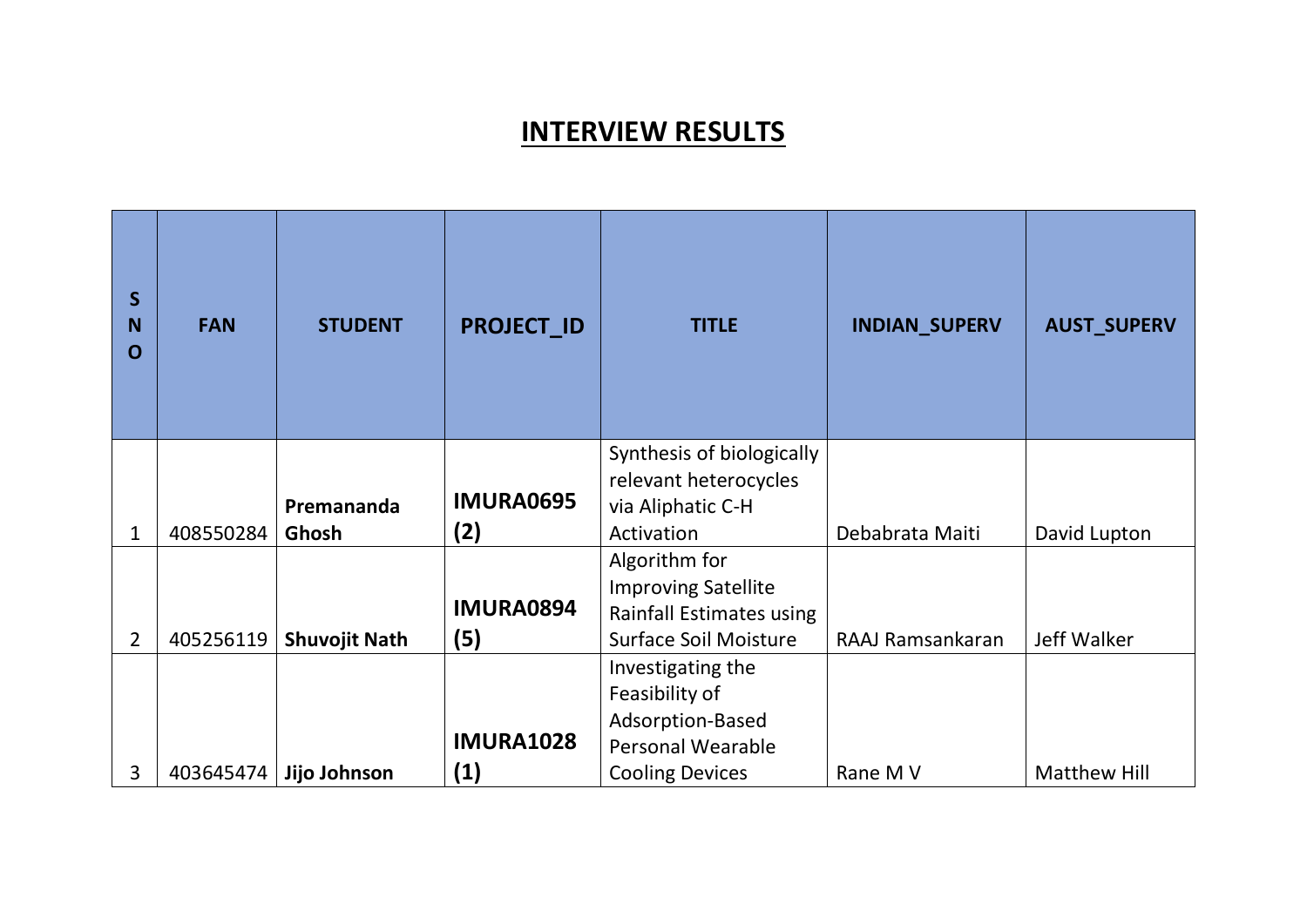|    |           |                          |                  | Advanced microgels for        |                       |                     |
|----|-----------|--------------------------|------------------|-------------------------------|-----------------------|---------------------|
|    |           |                          | <b>IMURA1032</b> | delivery and                  |                       |                     |
|    |           |                          |                  | penetration of CAR-T          |                       | John Forsythe,      |
| 4  | 407029442 | Shivali Patkar           | (6)              | cells into solid tumors       | Prakriti Tayalia      | Daniela Loessner    |
|    |           |                          |                  | Modelling the water           |                       |                     |
|    |           |                          | <b>IMURA1014</b> | use efficiency of orange      | Eswar Rajasekaran,    |                     |
| 5  | 407371917 | Gautami Kharde           | (5)              | orchards                      | <b>Basudev Biswal</b> | <b>Edoardo Daly</b> |
|    |           | <b>Kamal Krishnam</b>    | <b>IMURA1031</b> | Machine Learning in           |                       |                     |
| 6  | 407983923 | Raju Siruvuri            | (3)              | <b>Additive Manufacturing</b> | Shivasubramanian G    | Wenyi Yan           |
|    |           |                          |                  | Soluble Polymer               |                       |                     |
|    |           | <b>Sanket</b>            | <b>IMURA0797</b> | <b>Supports for Peptide</b>   |                       |                     |
| 7  | 404014909 | <b>Deshpande</b>         | (2)              | Synthesis                     | Nandita Madhavan      | Tanja Junkers       |
|    |           |                          |                  | Pathogen-Induced              |                       |                     |
|    |           |                          |                  | <b>Transcriptional Re-</b>    |                       | Sureshkumar         |
|    |           | <b>Chandan Kumar</b>     | <b>IMURA1025</b> | programming in Host           |                       | Balasubramania      |
| 8  | 402988928 | Pradhan                  | (6)              | Defense Response              | Rajesh Patkar         | n                   |
|    |           |                          |                  | Fluid dynamic                 |                       |                     |
|    |           |                          |                  | investigation of gas          |                       |                     |
|    |           | <b>Krunal</b>            | <b>IMURA0815</b> | hydrate bearing               |                       | Ranjith             |
| 9  | 451309795 | Tulsawadekar             | (5)              | sediments.                    | <b>Vikram Vishal</b>  | Pathegama           |
|    |           |                          |                  | Biophysical                   |                       |                     |
|    |           |                          |                  | characterization of           |                       |                     |
|    |           |                          |                  | mycobacterial                 |                       |                     |
|    |           |                          | <b>IMURA1017</b> | membranes: Towards            |                       | Mibel Aguilar,      |
| 10 |           | 451318540   Lydia Mathew | (6)              | understanding                 | Shobhna Kapoor        | John Lee            |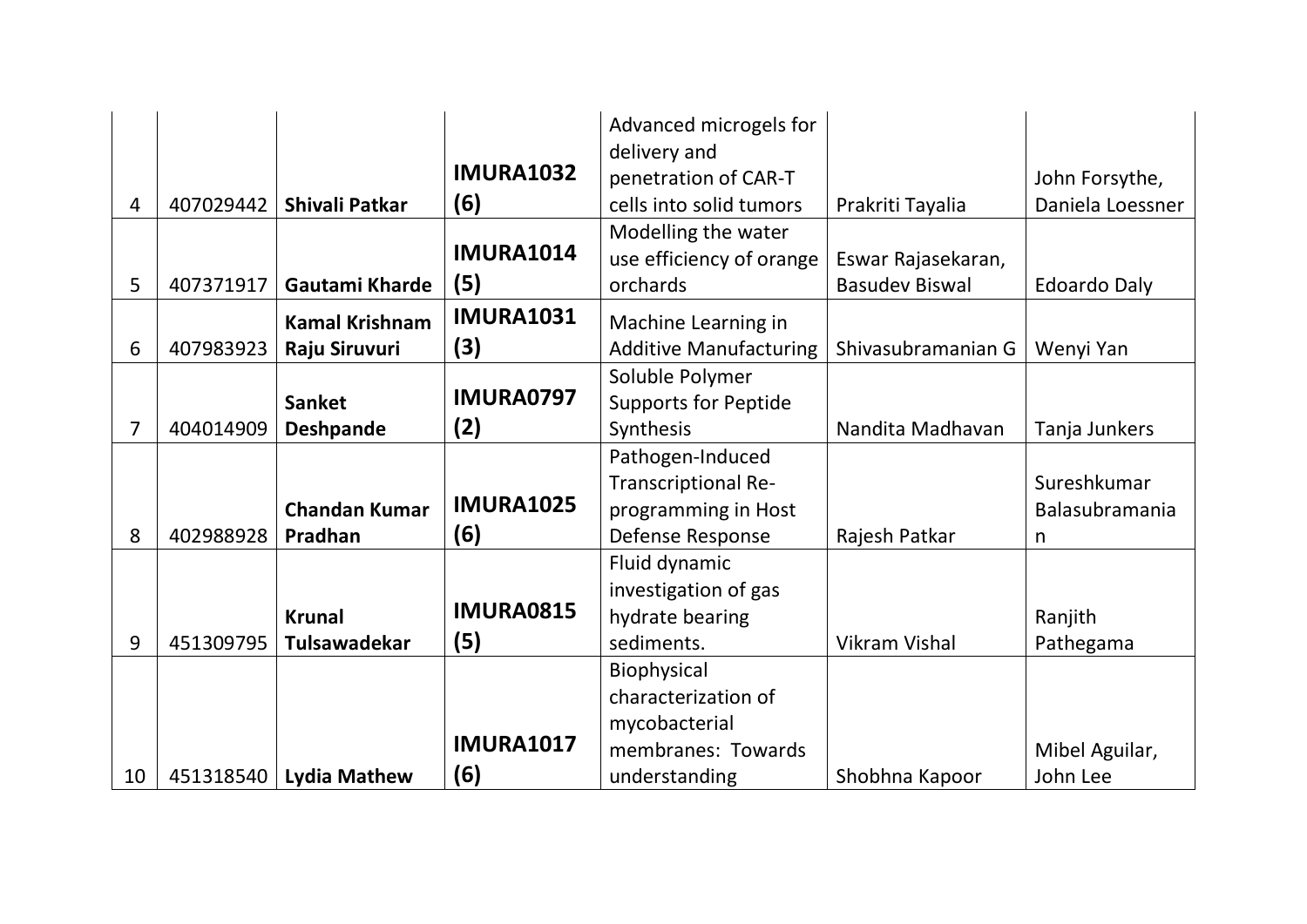|    |           |                       |                  | membrane-centric                 |                      |                 |
|----|-----------|-----------------------|------------------|----------------------------------|----------------------|-----------------|
|    |           |                       |                  | host-pathogen                    |                      |                 |
|    |           |                       |                  | interactions and for             |                      |                 |
|    |           |                       |                  | drug screening                   |                      |                 |
|    |           |                       |                  | applications                     |                      |                 |
|    |           |                       |                  | Geomechanical                    |                      |                 |
|    |           |                       |                  | modelling of flow and            |                      |                 |
|    |           |                       | <b>IMURA0652</b> | deformation in coal              |                      | Ranjith         |
| 11 | 451300632 | <b>Shubham Kumar</b>  | (5)              | measure rocks                    | <b>Vikram Vishal</b> | Pathegama       |
|    |           |                       |                  |                                  | Siddhartha           |                 |
|    |           |                       |                  | Agile sensing and                | Duttagupta, Prasenji | Santhosh        |
|    |           | Pabitraa              | <b>IMURA0958</b> | imaging platform for             | t Bhaumik,           | Panjikar, Raman |
| 12 | 403168963 | <b>Madhurima</b>      | (6)              | bio-marker discovery             | Ashutosh Kumar       | Singh           |
|    |           | Murali Aadhitya       |                  | <b>Application of Artificial</b> |                      |                 |
|    |           | Magateshvaren         | <b>IMURA0885</b> | Intelligence in Disease          |                      |                 |
| 13 | 403519832 | <b>Saras</b>          | (6)              | Modelling                        | Mithun Mitra         | Sonika Tyagi    |
|    |           |                       |                  | Deep Learning                    |                      |                 |
|    |           |                       |                  | <b>Techniques for solving</b>    |                      |                 |
|    |           |                       | <b>IMURA0976</b> | Combinatorial                    |                      |                 |
| 14 | 405949819 | <b>Tarun Bisht</b>    | (4)              | <b>Optimization Problems</b>     | Balamurugan P        | Pierre Le Bodic |
|    |           |                       |                  | <b>Atomistic Thermal</b>         |                      |                 |
|    |           |                       | <b>IMURA0979</b> | Transport in                     |                      |                 |
| 15 | 403897186 | Sagnik Acharya        | (1)              | <b>Semiconducting Solids</b>     | Ankit Jain           | Nikhil Medhekar |
|    |           |                       | <b>IMURA0632</b> | Directing group                  |                      |                 |
| 16 | 406021154 | <b>Minhajul Islam</b> | (2)              | assisted alkane                  | Debabrata Maiti      | David Lupton    |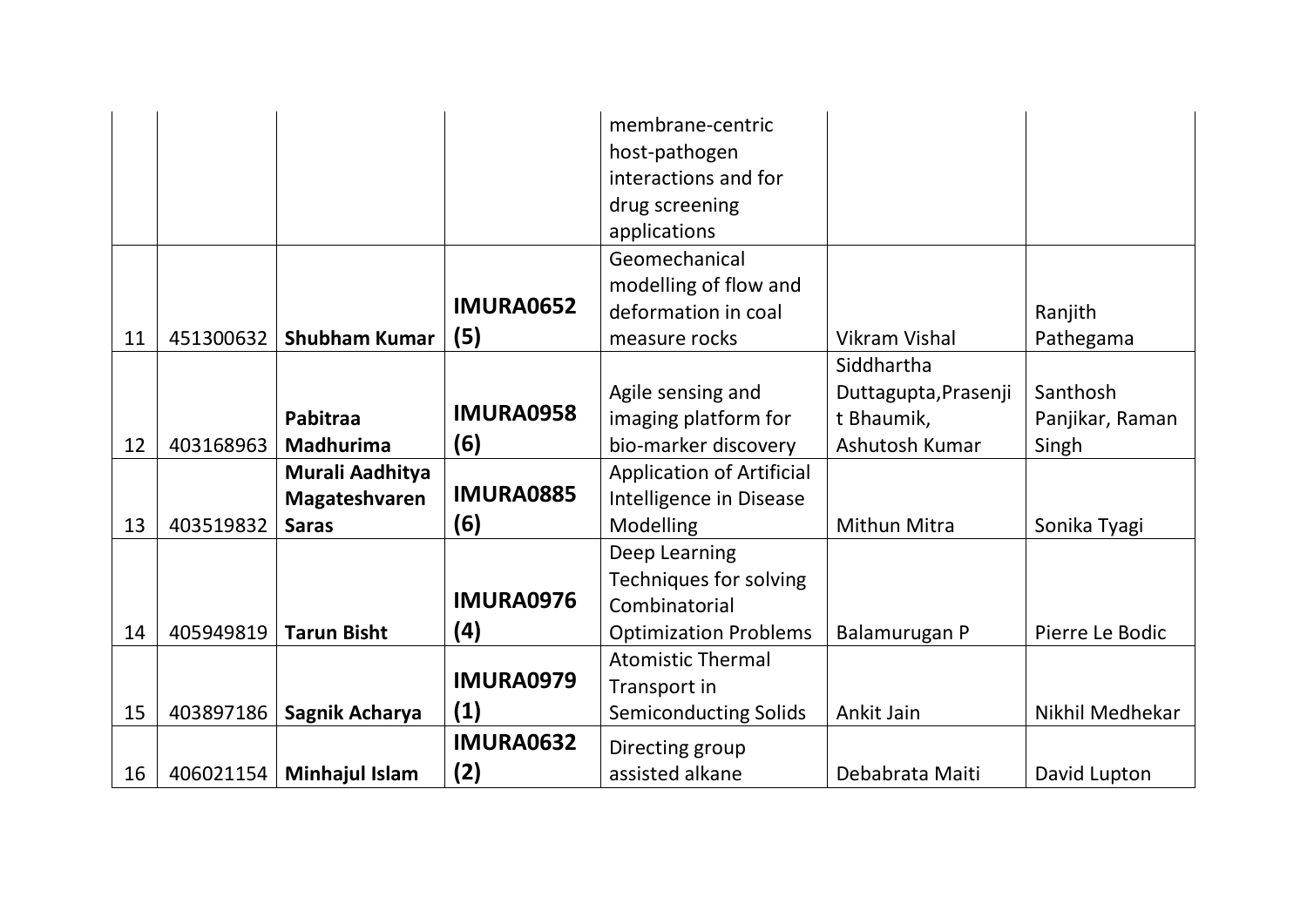|    |           |                       |                  | synthesis leading to        |                       |                      |
|----|-----------|-----------------------|------------------|-----------------------------|-----------------------|----------------------|
|    |           |                       |                  | liquid fuel formation       |                       |                      |
|    |           |                       |                  | <b>Fluorescence Sensing</b> |                       |                      |
|    |           |                       | <b>IMURA0801</b> | of Nitroaromatics &         |                       |                      |
| 17 | 404986684 | <b>Korak Kar</b>      | (2)              | <b>Explosives</b>           | Ravikanth M           | David Turner         |
|    |           |                       |                  | Clustering of               |                       |                      |
|    |           |                       | <b>IMURA1030</b> | nonstationary and           | Radhendushka          |                      |
| 18 | 403186799 | <b>Unnati Nigam</b>   | (4)              | nonlinear time series       | Srivastava            | <b>Michael Burke</b> |
|    |           |                       |                  | A data-model fusion         |                       |                      |
|    |           |                       | <b>IMURA1020</b> | approach for flood-         |                       |                      |
| 19 | 405139176 | <b>Rahul Sreedhar</b> | (5)              | inundation forecasting      | <b>Basudev Biswal</b> | Jeff Walker          |
|    |           |                       |                  | Development of              |                       |                      |
|    |           |                       |                  | Integrated Health           |                       |                      |
|    |           |                       |                  | Monitoring System for       |                       |                      |
|    |           |                       | <b>IMURA1004</b> | <b>Concrete Structures</b>  | Arghadeep Laskar,     |                      |
| 20 | 402880900 | Neha Kannan           | (5)              | using Smart FRP Bars        | Sauvik Banerjee       | Ye Lu                |
|    |           |                       |                  | Complex fluid dynamics      |                       |                      |
|    |           |                       | <b>IMURA0966</b> | of viscoelastic polymer     |                       | Prabhakar            |
| 21 | 406804393 | <b>Aditya Ganesh</b>  | (3)              | solutions                   | Jason Ryan Picardo    | Ranganathan          |
|    |           |                       |                  | 2-D topological             |                       |                      |
|    |           |                       |                  | quantum field effect        |                       |                      |
|    |           |                       |                  | transistors for             |                       |                      |
|    |           |                       | <b>IMURA1018</b> | emerging low-power          | <b>Bhaskaran</b>      | Michael Fuhrer,      |
| 22 | 406462658 | <b>Rahul Awale</b>    | (3)              | electronics                 | Muralidharan          | Nikhil Medhekar      |